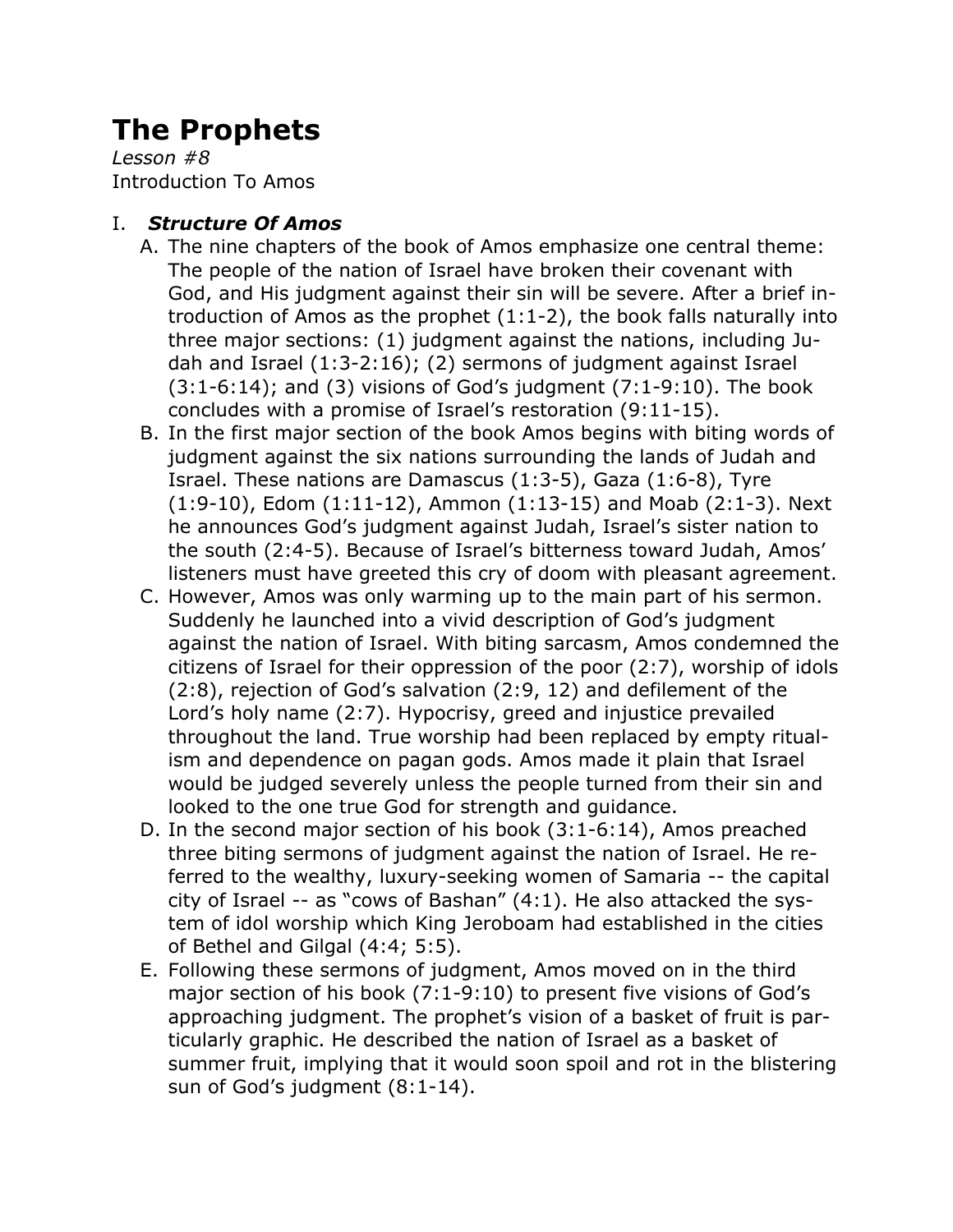F. Following these messages of judgment, the book of Amos ends on a positive, optimistic note. Amos predicted that the people of Israel would be restored to their special place in God's service after their season of judgment had come to an end (9:11-15). This note of hope is characteristic of the Hebrew prophets. They pointed to a glorious future for God's people, even in the midst of dark times. This positive spirit, which issued from Amos' deep faith in God, sustained the prophet and gave him hope for the future.

## II. *Authorship And Date*

- A. The author of this book was the prophet Amos, since it is clearly identified in the introduction as "the words of Amos" (1:1). Amos means "to bear," "to place a load upon," or "burden bearer." By profession, Amos was both a herdsman and a dresser of sycamore figs. He shepherded a small, speckled variety of sheep, and cultivated sycamore or wild fig trees which exude a ball of sap and hardened into an edible fruit which the lower classes were able to afford. His hometown was Tekoa, a small village about twelve miles south of Jerusalem bounded by limestone hills and wilderness stretches. The Dead Sea, in plain view some four thousand feet below, was about eighteen miles away. It was a wild, desolate, deserted spot.
- B. God called him to deliver His message of judgment to the people who lived in Israel, Judah's sister nation to the north. Amos indicated in his book that he prophesied during the reigns of King Uzziah (Azariah) in Judah and King Jeroboam II in Israel (1:1). This places his prophecy at about 760-755 B.C. Isaiah and Micah were young men in Judah. Hosea was alive in the Northern Kingdom. Tiglath Pileser was a growing youth with dreams of world conquest. Zechariah in Israel and the weak Ahaz in Judah were probably quite young, and Jonah was probably still alive when Amos began his prophesying. Amos must have written the book some time after returning to his home in Tekoa.
- C. In one revealing passage in his book, Amos indicates that he was "no prophet, neither was I a prophet's son; but I was an herdman, and a gatherer of sycomore fruit" (7:14). In spite of this humble background, he was called by God to preach His message of repentance and judgment to a rebellious nation (7:15-16). His unquestioning obedience and his clear proclamation of God's message show that he was committed to the Lord and His principles of holiness and righteousness. Amos' keen sense of justice and fairness also comes through clearly in the book.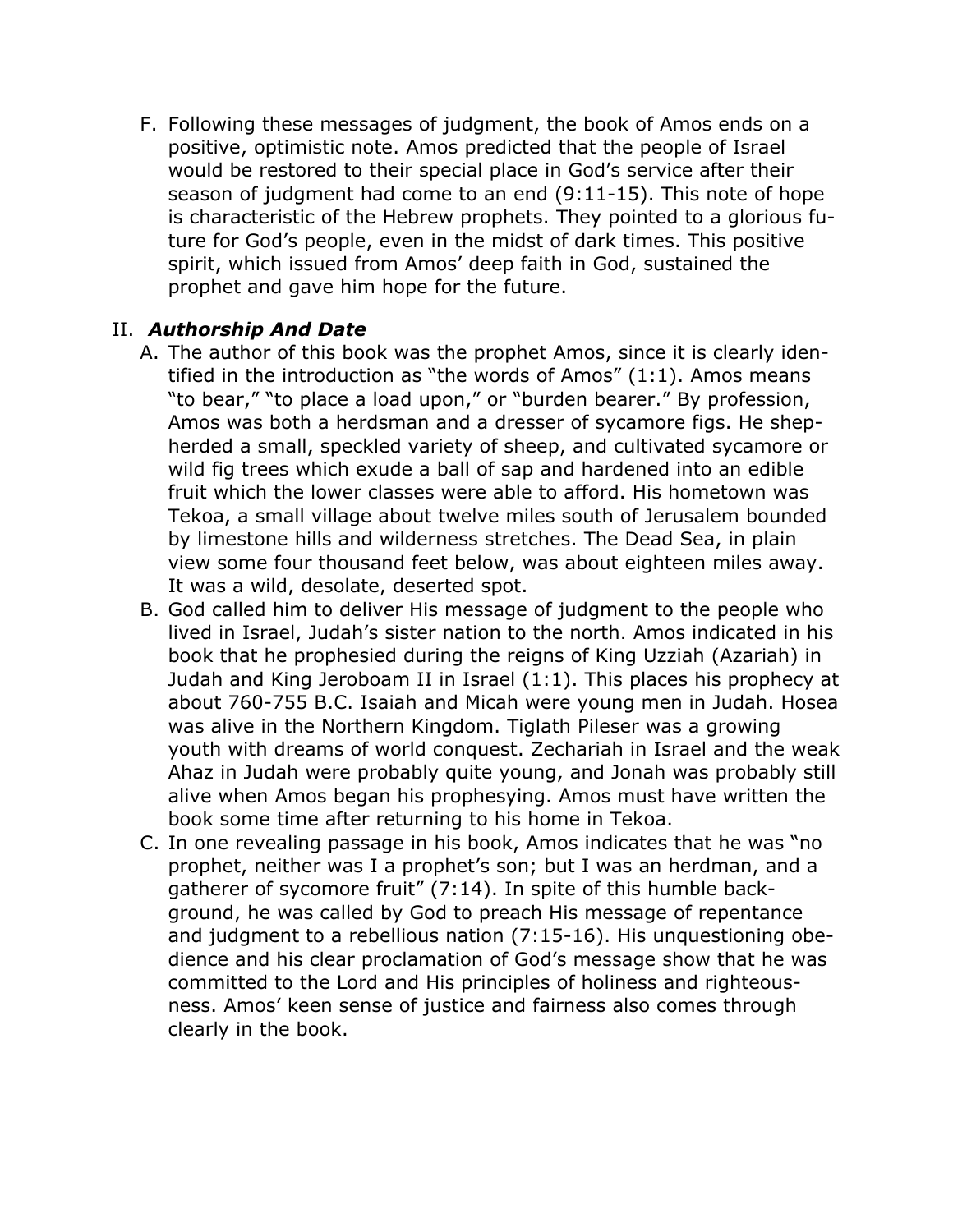#### III. *Historical Background*

- A. Amos prophesied during the reign of Jeroboam II of Israel (793-753 B.C.), a time of unprecedented peace and prosperity. The prophet speaks of the excessive luxury of the wealthy (6:3-7), who had no concern for the needs of the poor. Wealth abounded and the people gave themselves over to a life of luxury and self-indulgence. The rich gained their wealth by injustice and oppression. The poor workers in the fields suffered at the hands of the cruel landowners and the heartless creditors. The dishonest merchants and judges conspired to make the lives of the poor miserable beyond endurance. The women of the land, as heartless as their husband, made such demands on their men that they, in turn, heaped new burdens upon the peasants (4:1). It was dark hour in the life of God's chosen nation.
- B. Religiously, the nation had departed from the worship of the one true God. Jeroboam I had introduced calf worship (1 Kings 12:25-33), and Ahab and Jezebel had given emphasis to Baal worship. Cursed with two systems of false worship, the people's spiritual morale was extremely low. Extravagant religious ceremonies and rites were manifested on every hand. Tithes were offered every three days, and that which was leavened was sacrificed, free-will offerings were abundant and the amounts advertised (4:4-5). Religious fervor was high, but true spiritual devotion to God was utterly lacking. God hated their feasts and took no delight in their assemblies. The situation clearly called for a courageous prophet who could call the nation back to authentic faith as well as a policy of fairness and justice in their dealings with their fellow citizens.

#### IV. *Scriptural Contribution*

- A. Amos is known as the great "prophet of justice" of the Old Testament. Justice between man and God is one of the divine foundations by which we must live. His book underlines the principle that religion demands righteous behavior. True religion is not a matter of observing all the right feast days, offering burnt offerings and worshiping at the temple. Amos, from his rare atmosphere in the desert, was affected by the empty, formal, heartless thing that masqueraded under the name of religion. Instead of raising the standard of ethics and morality in the land it actually tended to degrade and lower the finer thoughts and sensibilities of the people.
- B. Authentic worship results in changed behavior -- seeking God's will, treating others with justice and following God's commands. This great insight is summarized by these famous words from the prophet: "But let judgment run down as waters, and righteousness as a mighty stream" (5:24).